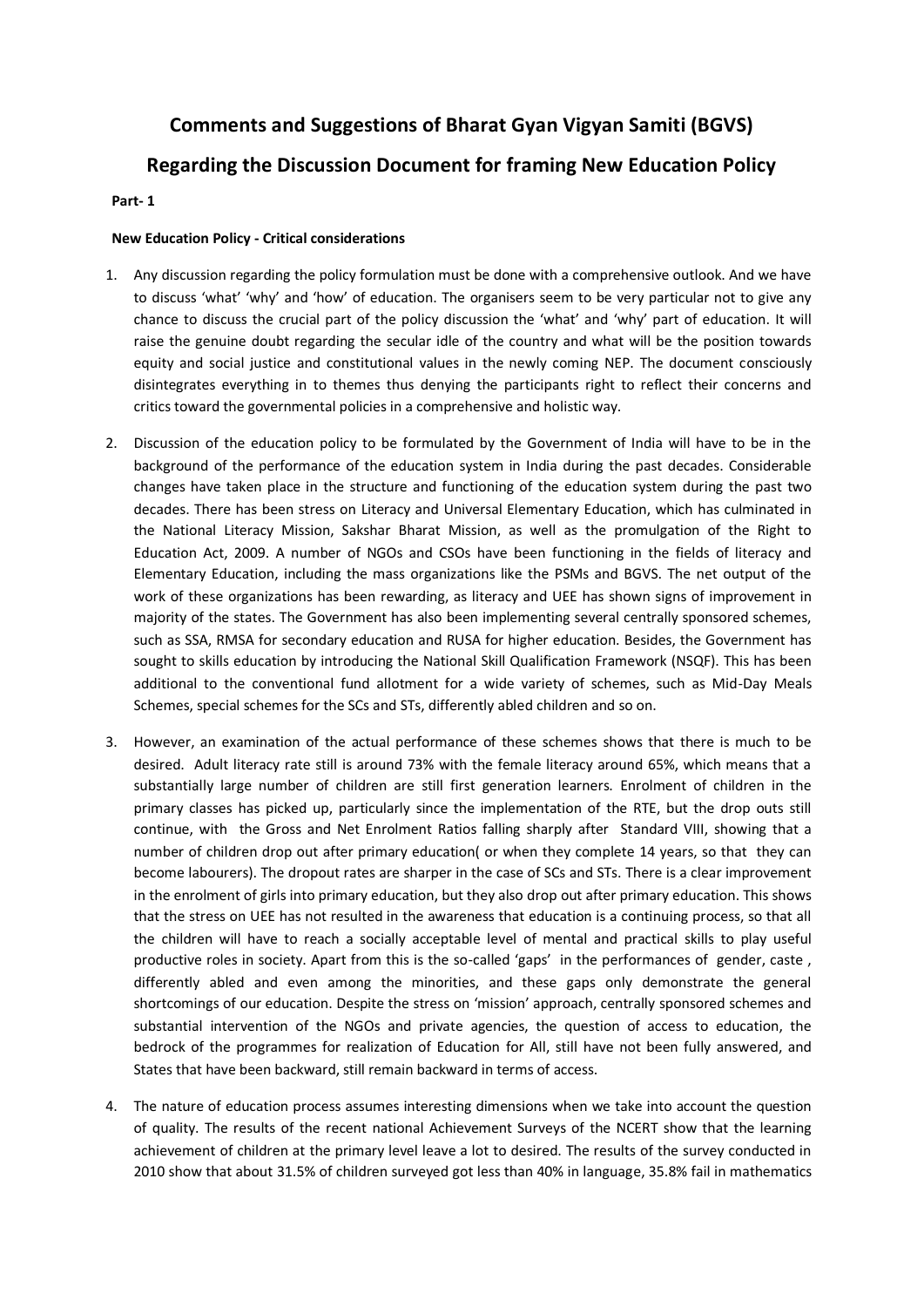and 35.1% fail in EVS. To site the case of a state with creditable educational development, 39.6% of the children from Kerala, scored less than 40% in Mathematics and 29.7% did the same in EVS. Interestingly, only 2.7% scored more than 80% in Mathematics and 2.9% did the same EVS (which is about one-sixth of the National average at the same score which itself is poor)! It is clear that when the quality at the foundational levels is average or poor, quality at higher levels is likely to be abysmal. No one has checked whether is any relation between the quality of education and drop- out rates.

- 5. The problem of quality can be checked in another way also. The Central Government has initiated vocational secondary education from 1988, but it has not shown appreciable results. Skills education has been introduced from 2009, and it is yet to show the desired results. The educational experts have been emphasizing employability as a criterion along with equity and excellence in education, where our experience for the past quarter century has been negative. It is easy to put the blame on the present day practice of vocational education, but the more crucial problem appears to be that of integrating vocational stream with the academic stream, that is, to ensure equity and excellence in the education process that would enhance both the academic and vocational skills of children.
- 6. The available evidence also shows great diversity among different regions in India, and different states, both in terms of access and quality. In general, both the southern states and North Eastern States have performed better, whereas Northern India has lagged behind. This form of diversity is nothing new, but the state policies during the past quarter century has done nothing to change the pattern, which shows that the malady lies deeper in the economic conditions and socio-cultural forms rather than the education process itself. In fact, the achievement of Uttar Pradesh (those children who got less than 40% came only to about 15% of the sample) in the national achievement survey helps to emphasize this point. Unfortunately, this element never finds itself seriously considered either in the educational literature or in the documents of policy makers. Diversity of our national economic and cultural forms finds expression in the use of language, environmental knowledge and even in computation, and the other element of social knowledge acquired by children has been ignored even by NCERT. It appears that the policy makers do not care whether children know the history of their own land, understand their living conditions or know their Government. This means that the great diversity of Indian population can be safely ignored by the policy makers, educational institutions and even teachers and students. This kind of policy making can only be on the basis of a false objectivity, which not bother understand the living conditions of Indian population.
- 7. The edifice of higher education built on such brittle foundations cannot hope to be stable either. Among the numerous reports on higher education submitted to the Government in recent times, only the report submitted by the Yashpal committee takes cognizance of the varied conditions of educational development and suggests a degree of autonomy in the functioning of Universities and decentralization of power. Others, like the Birla-Ambani Report, NKC Report and the recommendations by N.R.Narayanamurthy have treated higher education as a money-spinning enterprise which places knowledge and expertise in the marketplace, and treats students and the feeder community as stakeholders. This form of academic mercantilism, with the slogan of 'user pays'( something that we see in public toilets, also called by the nobler term of self-financing) has become the central motivating factor of the current expansion of educational institutions, aided and abetted by central apex bodies such as the AICTE, IMC,NCTE,NCVT and so on. Such expansion has not paved the way for the diversification of higher education with an emphasis on quality, which should have been the concern of all entrepreneurs, but the emergence of a kind of academic cloning, where the same variety of courses, such as engineering, medicine and management were being cloned everywhere as courses capture the 'student market', and even major Universities being forced to run or recognize such courses. Studies on the academic performance in such courses have demonstrated an absolute decline in quality, indicated by a sharp fall in the examination results, in spite of such screening processes such as the entrance examinations. In fact, the admissions processes in the numerous self-financing institutions that have sprung up everywhere have become so complicated that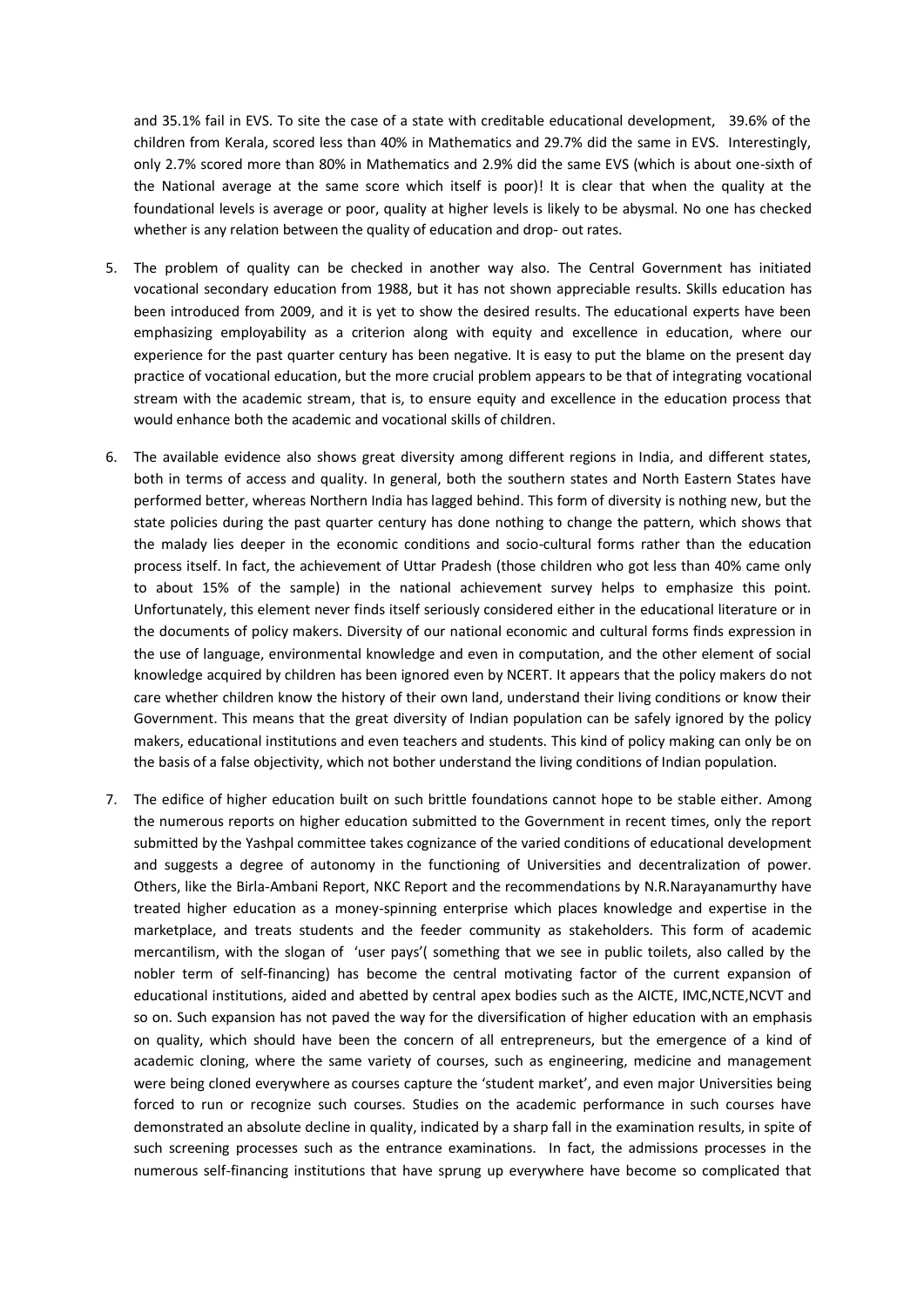entrance examinations do not serve as the screening instrument anymore. This is further complicated by the emergence of numerous 'coaching malls' that resort to open malpractice. Strategies of 'quality assurance' such as accreditation and rating devices have not helped in improving the conditions of higher education. Many colleges and Universities have got the rating, but rating has been used as a method to attract more funds, not to improve the teaching-learning process or to ensure academic excellence. In the process, forms of knowledge that are called conventional, such as basic sciences, Mathematics, Social sciences and languages have lagged behind, being not attractive commercially, not being part of ' New Generation Courses'.

- 8. The remaining part of this note is based on the two annexure, including questionnaires circulated by the MHRD ministry for discussion. Although the formulation of issues and questions for school education and higher education are different, some of the general issues that are discussed in the documents and pertain to both the sectors are taken up. Detailed examination of the documents and the appended questionnaire and a general framework for a PSM response is given as part II .
- 9. The general approach of the documents and questionnaires is managerial and not academic. The changes proposed to be discussed do not involve the form and content of the teaching-learning process as such and it is treated as an issue of managing education. For example, problems of syllabus and curriculum in higher education are simply a matter concerning whether to implement CBCSS or not, teaching process is related to the question whether to remove non-performing teachers. The entire question of quality is a matter related to the efficiency of system management.
- 10. The primary concern of the document is regarding the quality of education. What is meant by quality of education taking into account the all –India scenario of education is not spelt out anywhere. Apparently, quality has something to do with parity with 'global' or international curricula, accreditation, and rating by various international rating agencies and so on. Again, at school and higher levels, quality is related to proficiency in science and mathematics. The question why students perform less in science and mathematics is never asked. It is possible that students fail in science and mathematics not because they are not aware of scientific and mathematical issues in real life experience, but they do not understand the way in which the same problems are posed to them in the classroom, and way in which problems are expected to be solved in an examination hall. The diversity of social and cultural environments in which children grow up and acquire knowledge is never appreciated. The standard indicator of quality for the policy makers has been the urban middle class or upper class child, whom they have been familiar with, which just ignores the diversity of social and cultural life across the country. This perspective has vitiated most of our experiments in the formulation of national curriculum, evaluation and formulation of national testing and monitoring devices.
- 11. This jaundiced vision has resulted in evoking uniformitarian quality standards throughout the country supported by pet phrases such as 'global', 'international' etc. While it is true and necessary that proficiency at international standards will have to be acquired by the pedagogic processes as a whole, the strategies for their attainment can hardly be centralized. Centralization of teaching learning and evaluation processes, and multiplicity of central agencies for monitoring, assessment and rating can hardly initiate a process of quality enhancement across the country, particularly in the rural areas, tribal regions and areas where educationally and economically backward and exploited sections predominate. Uniformitarian quality criteria, whether 'global' or otherwise, cannot enhance quality of common schools and colleges. We need decentralized and diversified strategies that take into account the multi-lingual, multi-cultural, and multinationality character of our society.
- 12. The problems of the forms of quality assurance adopted by the policymakers are also indicated by the stress on CBCSS, testing and assessment patterns advocated in the documents. They should be analysed together with the criteria for the performance of teachers in colleges and Universities introduced by the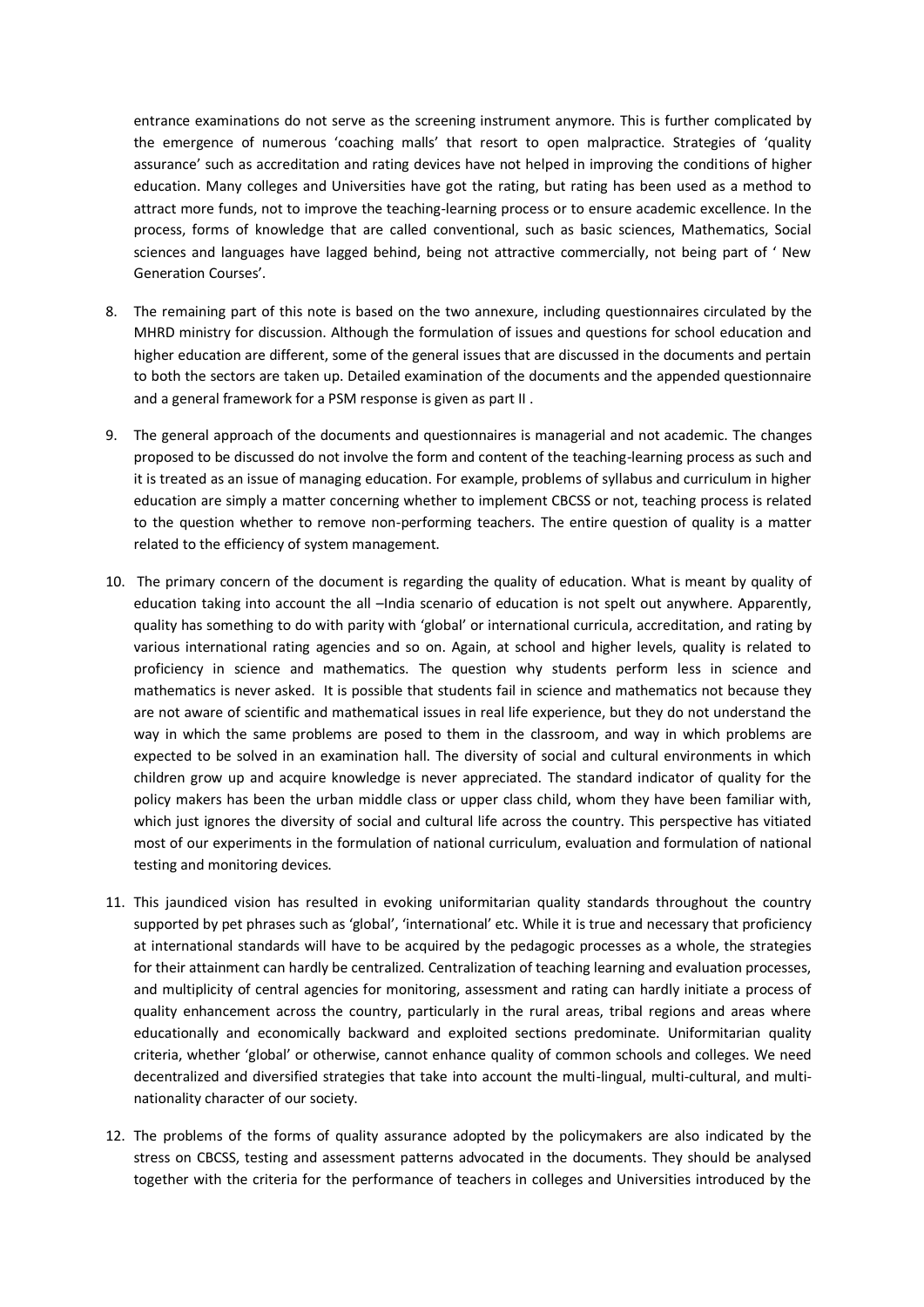UGC. CBCSS may be one of the effective mechanisms for organizing education process, but that does not imply any assurance of quality per se. Switching to CBCSS implies a radical re-orientation of our understanding of education process itself, and uniform CBCSS across the country is simply not feasible, as the nature and duration of semesters, courses offered, teaching process and evaluation and credits to be acquired by the students vary substantially, taking into account regional specificities and diverse requirements of the students. Provision for a 20% variation in the common curriculum also will not suffice, as regional requirements cannot be mechanically quantified. Suggestions for a national CAT, evaluation and grading procedure would mean that substantial sections of population, particularly from the needy and exploited, will be simply left out of the education process. Instead of enhancing quality, such procedures will result in a quality divide, privileging the wealthy and upper classes against vast majority of the population.

- 13. The divide is further compounded by the obvious privileging of science and mathematics against the rest of the subjects. In one place the document talks about the enhancement of quality in the entire education that includes social sciences, and then, social science is completely ignored. This should be seen in the background of a large number of students, whether in the regular or distance mode , acquiring education in social sciences and other disciplines , 'normally called humanities, and also that social problems of various kinds are envisaged as priority concerns among all the development planners and policy makers. Science and mathematics are privileged not because they are advanced systems of knowledge, but because of the links with Industry, in terms of commerce, consultancies and patents, a feature that appears prominently in the schedules to be filled up by colleges and University Departments as a part of NAAC accreditation procedure. The same bias is repeated by the UGC criteria for the assessment of the performance of teachers. For example, in their emphasis on international journals for obtaining scores for publications, they ignore the fact that numerous scholars write in their mother tongue or regional language for better dissemination of their ideas. Such publications are simply ignored, more so because such methods are used by social science and language teachers rather than scientists. For the policy makers it is self-evident that no material of 'international standard' can ever be published in a regional language magazine or journal, particularly from a social scientist!
- 14. Such distorted priorities have in particular affected the teaching of languages. Ever since the RTE act made the unfortunate recommendation of teaching in the mother tongue 'to the extent possible', the CBSE, other school forms, the Central and State governments have been busy reducing 'the extent' to which education in the mother tongue is to be permitted. This bias is evident in the case of a central agency like the CBSE, which has not bothered to adopt education in the mother tongue as a criterion for their sanctioning of schools. Although the documents under consideration do recognize the merits of teaching in the mother tongue, they apparently limit the merits to tribal areas and areas where deprived sections attend schools, rather than as a general principle. Similarly multi-lingual learning is also recommended for such regions. Is it not a fact that majority of our children in fact grow up in a multi-lingual environment where they not only hear and see multiple languages but also several dialects of the same language? Was not this multi-lingual reality appreciated even by colonialism, and hence they allowed teaching in vernacular in primary schools? Perhaps the sensibility of the liberal, utilitarian foreign master of the 19<sup>th</sup> century does not percolate down to the neo-liberal and 'bharateeya' Indian master of the  $21<sup>st</sup>$  century. While study in extant languages (Sanskrit? Not necessarily Pali) is apparently to be considered, education in mother tongue in a multi-lingual environment is even now not a serious proposition for the policy makers. While there is the proposal for eliminating English as the medium of Instruction, the alternatives are Hindi or Sanskrit .Hindi is not the mother tongue for vast numbers of Indian population and Sanskrit is not the mother tongue of any. All this shows the relevance of multilingual learning with English having its place. In any case, multi-lingual learning process will have to start from the Mother tongue and not in any other way.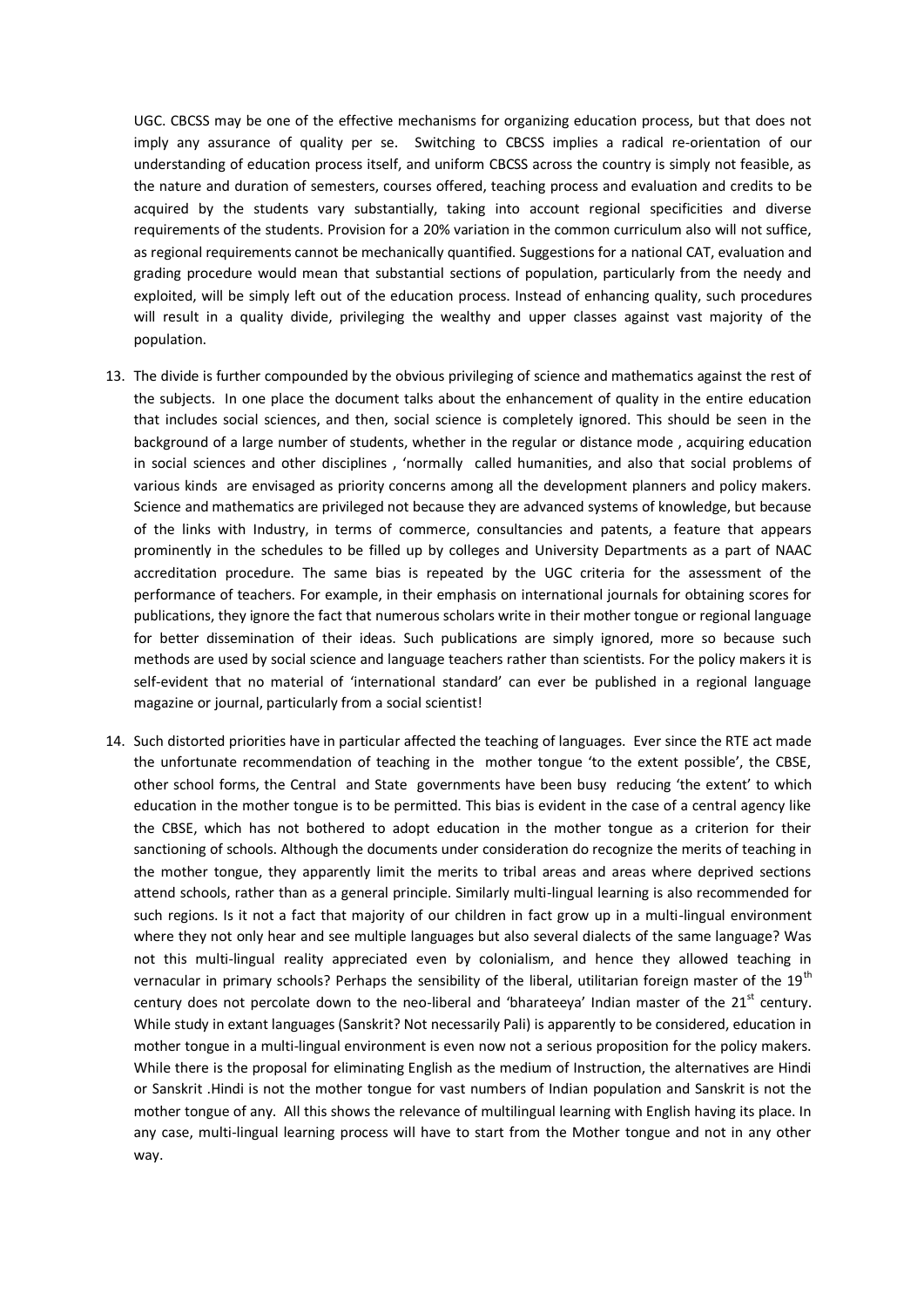- 15. The hype about the merits of ICT and the stock phrases of new knowledge and knowledge society continue in these documents also. ICT continues to be treated as technology that imparts 'knowledge', forgetting that technology does not create any new knowledge, but only facilitates the storage, decoding, transmission and dissemination of information produced by human beings. The problem is to use ICT as enabling device or process so as to facilitate the acquisition of information that can be transformed into knowledge. Hence strategies like 20% online evaluation etc. are redundant, as valuation can only be for the entire knowledge acquired in a given theme, whether online or otherwise. ICT can have a pernicious influence also, such as conversion of all forms of testing into MCQ, because of the ease with which the scores can be tabulated in an OMR sheet and results announced. MCQ is only one among the numerous evaluation processes, with limited utility in assessment of diverse capabilities of the child. Nor has it been demonstrated that IT-enabled teaching (tele-teaching, tele-texts etc) can successfully replace old style 'human' personal contact as effective medium for dissemination of knowledge. One has to think seriously whether the gadget can replace a person, and that will produce new knowledge.
- 16. This also brings into focus the credibility of the so-called quality assurance processes. Various forms of evaluation procedures have been in vogue, but gradually opinion, at least among the policy makers has veered around to so-called testing of 'outcomes'. Outcomes are strictly quantifiable (with the quality component being introduced through adequate weightages), and as one of the questions in the document implies, should be based on a clearly identifiable text taught in the classroom. The feasibility of introducing MCQ as the standard testing form is also discussed. Surprisingly our policy makers do not happen to be aware of the criticisms raised against MCQ, or even IQ testing procedures in general, for about half a century, or regarding the fact that evaluation on the basis of learning outcomes, as a mode of pedagogy has been rejected after being tried out during the 90s. Universalisation of testing in the form of eligibility tests, entrance tests and multi-purpose forms have in fact jeopardized the process of learning itself as a mechanical process of acquiring the legitimate mental skills and locating the legitimate information has replaced the process of acquisition and production of knowledge. Such testing procedures do not even have the provision of NOTA permitted in our elections! Knowledge that is subject to testing is clearly circumscribed by the priorities of the policy makers and no deviation from it is permissible.
- 17. It is clear that just as the quality divide mentioned earlier, there is another divide that is emerging , between knowledge workers( management executive cadre, IT professionals, scientists etc) and skilled workers ( technicians), with the unskilled workers becoming part of the reserve army that is outside the pale of the education system ( and industrial workforce). After the elementary education, which is supposed to be universal (although it is yet to attain the status of genuine UEE) and therefore open to the Reserve Army also. We are into a process of segregating men and (presumably) women of quality who are to be made part of the class of entrepreneurs, managerial class, executives and the so-called 'think tanks'(who sell their thought also to the corporate giants apart from 'ideas' and 'concepts') and an army of skilled workers. The documents do not mention anything named social justice, but devote a section to inclusive education and discuss the inclusion of SCs, STs, OBCs, differently abled and women. However, the document also makes a distinction between merit and equity and thus it should be assumed that those who are there through merit (or those who have cleared the cut-offs arbitrarily decided by the admitting institutions) and those who are there because of 'equity 'are different in terms of 'quality'. Thus there is a process of filtering within those who are included, as those part of meritocracy and belonging to the 'cream' of society, who can genuinely deemed to have 'quality'. Others are there because of the condescending nature of the powers that be. This filtering of quality is further accentuated by the restructuring of fees, where fees will have to be collected by institutions, and those who could not afford it could be maintained by educational loans and scholarships. Interestingly there is not a word about the rapidly 'universal' phenomenon of self-financing as they have been allowed to function off-the Government by the Courts. It should assumed that self-financing is to be the normal form of resource mobilization by institutions, and also a normal requirement of those who aspire to do 'post-elementary'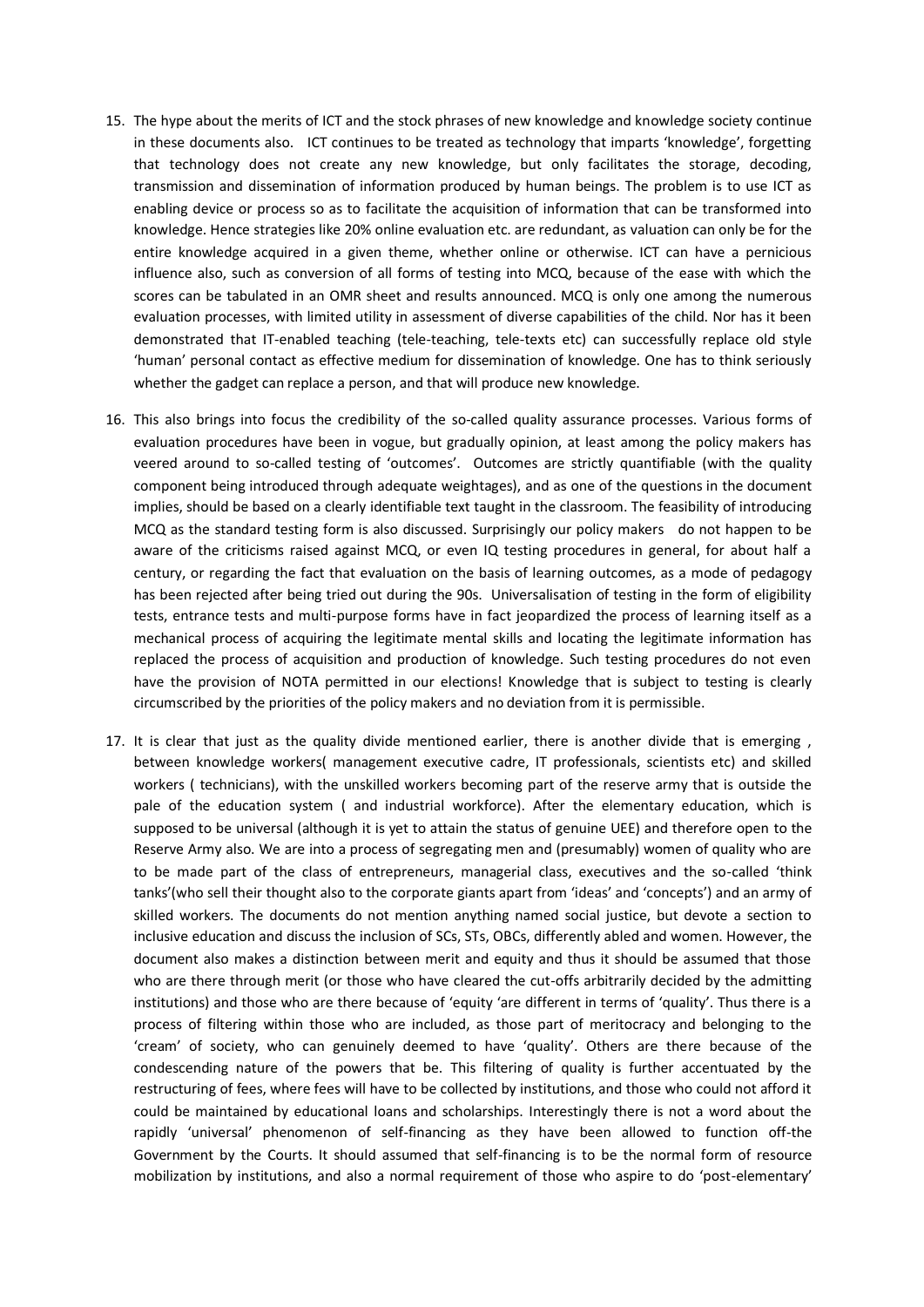education. Restructuring and the regime of self-financing would even drive the meritorious students outside the framework of 'quality assurance'. Finally one has the PPP and' autonomous 'colleges already endorsed by the RUSA, through which the whole process of quality assurance and maintenance is transferred to the educational entrepreneurs including caste-communal forces and the state does its facilitating job through its apex agencies and maintains its own accreditation agency, presumably to serve 'national' goals.

- 18. Our major criticism regarding this document and questionnaire is that it is essentially meant as a blueprint for an education system that would produce entrepreneurs, managers, and their workforce, there is no use for antiquated phrases such as 'academic community' and there is none. Students are there to study, be disciplined, follow instructions, never question anything, take their examinations, prepare for their recruitment and become entrepreneurs, managers, or workforce according to their 'quality' and 'merit' or be damned. But there is the teacher, and the documents appear to become nervous while dealing with this group. There are hints (repeated in more than one place) that teachers are people who do not teach, and punishment to such teachers, including removal is indicated in several places. Teachers are to be brought under the surveillance of managements, Government and parents. There is a question whether a teacher will have to be kept in probation for five years, and whether a contract teacher will have to be made permanent. Thus a teacher is not part of 'academic community' but a person to be kept under strict scrutiny, to be hired and fired at will, used as a casual worker, or 'on probation'( the logic of a five year probation is not mentioned anywhere, why not ten, or until the end of his service?). In higher education, the same person will have to acquire API scores, publish in 'international' journals, undertake research projects, which will be evaluated according to their 'outcomes' by great men, and teach at the same time. At the same time the document complains that colleges and Universities have become teaching departments that do little research. Obviously the teacher is a category that has to be moulded to the needs of the new education system, as a new class of knowledge workers who are no longer 'academic'. Hence the academic community of the Kothari commission stands dissolved.
- 19. The approach of the documents is hierarchical as far as teaching Departments and institutions are concerned. The best demonstration of this hierarchy is the concept of incubators. Apparently the Central Universities are at the top of the hierarchy along with the IITs, followed by the State Universities, deemed Universities, and colleges. There is a further hierarchy according to ratings international and national, the latter by the NAAC. This should have demonstrated to the policy makers the diversified multilayered character of our education and suggested the implementation of diversified strategies. Instead the policy makers have chosen to see it as a single hierarchy. They are aggrieved by the fact that only a handful of Universities have acquired A grade or more. Instead of asking the question why, they go into administrative –technical solutions like revamping the administrative apparatus, monitoring the functioning of teachers (the inevitable category) and streamline the selection of Vice Chancellors. Incubator becomes relevant in this context, those educated in central Universities will become 'incubators' deployed for the advancement of state Universities and colleges. This is an interesting reformulation of infamous trickle-down theory of education advocated by British Colonialists, this time from the Central Universities to the rural colleges. Unfortunately for policy makers, Central Universities and IITs appear to act more as a global filter, their teachers seeking fellowships, and appointments abroad, and encouraging their students to do the same, instead of wasting their time in a rural college( unless they feel that their student is eminently dispensable). Global filter produces the upper layer of the hierarchy, as the expatriate Nobel laureate is an evident demonstration of our 'National pride'.
- 20. What is the Government doing anyway? No Government has set apart 6% of the GDP on education, although the central Government agencies are permitting the establishment of scores of colleges, Universities, deemed Universities. The NKC envisaged the establishment of 1500 Universities, the money for which will have to be fleeced from the purses of knowledge seekers. There has been talk of corporate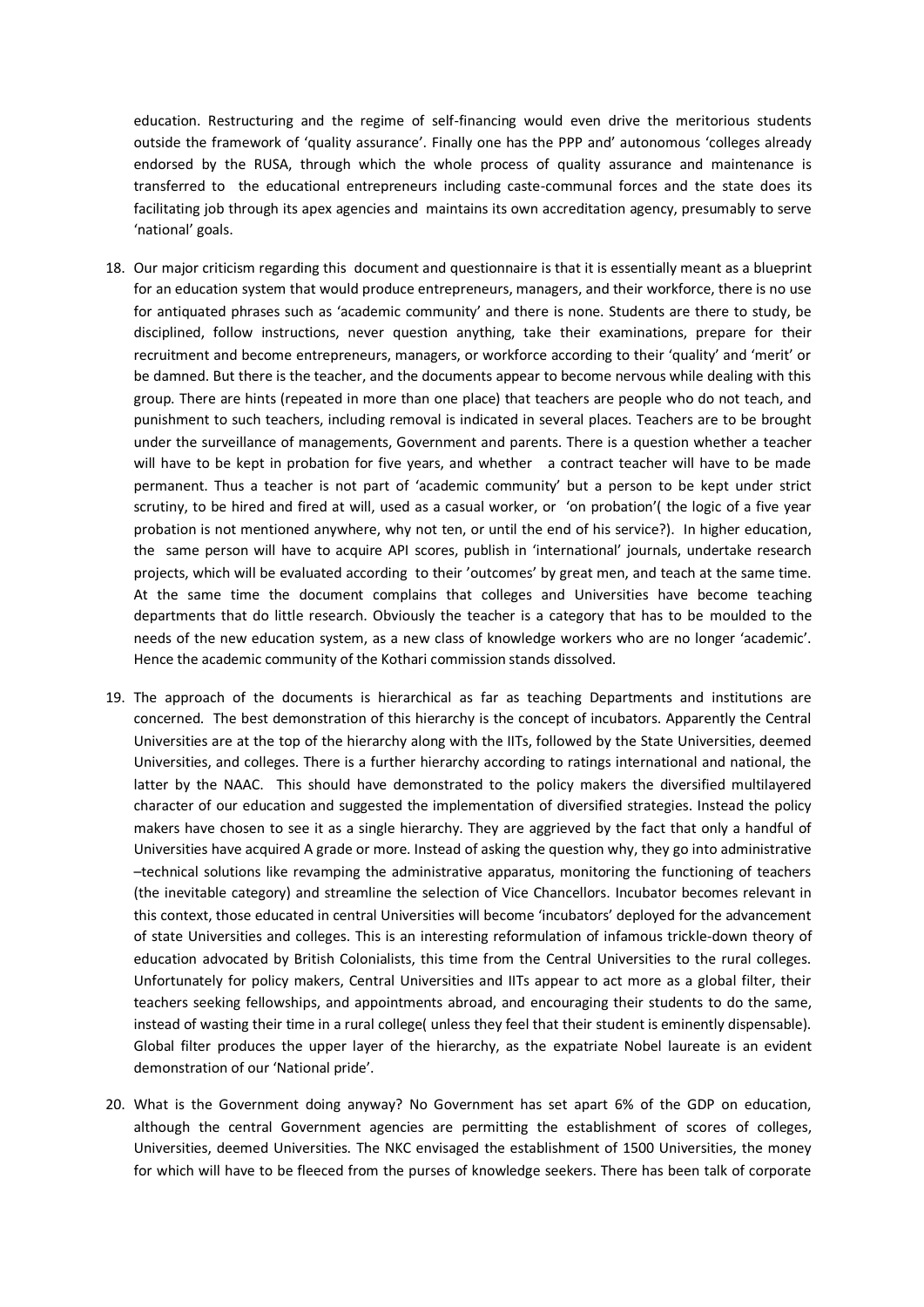social responsibility, but the corporate capitalists have not demonstrated their social responsibility apart from starting a few business schools (which they require anyway), and setting up 'foundations'. Despite all the tall talk, the institutions where the common person seeks knowledge or a means of livelihood are left to languish. There is no indication anywhere that the situation will be different under the present dispensation also, and in fact they have reduced the outlay for education. At the same the Government has demonstrated the tendency for centralization, in the form of setting up a Central nodal agency( similar to the NCHER of UPA Government), national CAT( again a legacy of UPA government), centralized funding in all fields(NSQL being an example)and effective transformation of all state Governments into implementing agencies.. The centralization is taking place to ensure liberalization, the entry of private capital to all fields, effective transformation of the education system itself as a vehicle for ensuring effective labour supply to corporate capital, and to eliminate all form of possible resistance.

- 21. The document has posted their set of questions in order to ensure that one answers their questions and one can neither ask nor answer questions of their own. This is an effective way of parrying a debate, something we always do through an MCQ test, as the technique of supplying possible answers is a ploy to eliminate other answers.. This is also an effective way to obtain the consent of those who answer and ensure their subservience, even if they disagree with the questioner, that they disagree to agree. Alternatives are impossible in such a method and we play our game in a field set by someone else for a definite purpose. That purpose is the educational agenda of corporate capital, embellished with doses of 'cultural integration', a phrase that clearly replaces the earlier liberal idea of 'National Integration'. This is a clever strategy through which secular nationalism that recognizes the multi-cultural, mutli-regional aspects of Indian nation to be replaced by cultural nationalism of the variety favoured by Hinnduthva. This strategy dispenses with it. The possibility of diversification courses, curricula and examinations that would address the needs of the regional population, and the development of equivalences that would ensure parity of standards. This dispenses with academic democracy, and along with it, freedom in designing curricula and courses and evaluation, innovative forms of courses and research projects, freedom of opinion, thought, practice and organization, fundamental principles in the production and dissemination of knowledge. The principle of social justice and social accountability of all academic practice is also done away with. Production and dissemination of knowledge of all kind works under the behest of corporate capital and funding agencies, in which religious and caste communal forces also play a significant role. Academic democracy, social accountability and justice are replaced by systemic management and enterprise and concepts of merit, quality, excellence and other similar concepts are being redefined accordingly. Most importantly, in their zest in serving the interests of the corporate capital and the communal forces, the policy makers have failed to address the lacunae that are revealed by their own data, the gross disparities in educational opportunities between the rich and downtrodden classes in Indian population, disparities created by caste, ethnicity and gender, and the differences between rural and urban populations. Although it has been historically demonstrated that the top-down 'trickle-down, theory does not work in Indian conditions, they have chosen to go ahead with it, there by completely ignoring the real needs and aspirations of the Indian population.
- 22. Those who are standing for a scientific and democratic education system will have to reject the enterprise management model that is being advocated and attempted to be imposed on the education system. This does not mean that all the aspects of the new proposals will have to be rejected in toto, but they will have to be redefined and restructured in accordance with scientific and democratic principles, CBCSS being an example. Elements of centralization and 'cultural integration' that has gone along with it will have to be replaced by elements of decentralization and an appreciation of the diverse multi-regional and multicultural character of the education process as a whole. The development of models of teaching learning process that address the children at the grassroots level and help to bring out their capabilities, knowledge and practical and technical skills, enabling them to reach international standards will have to assume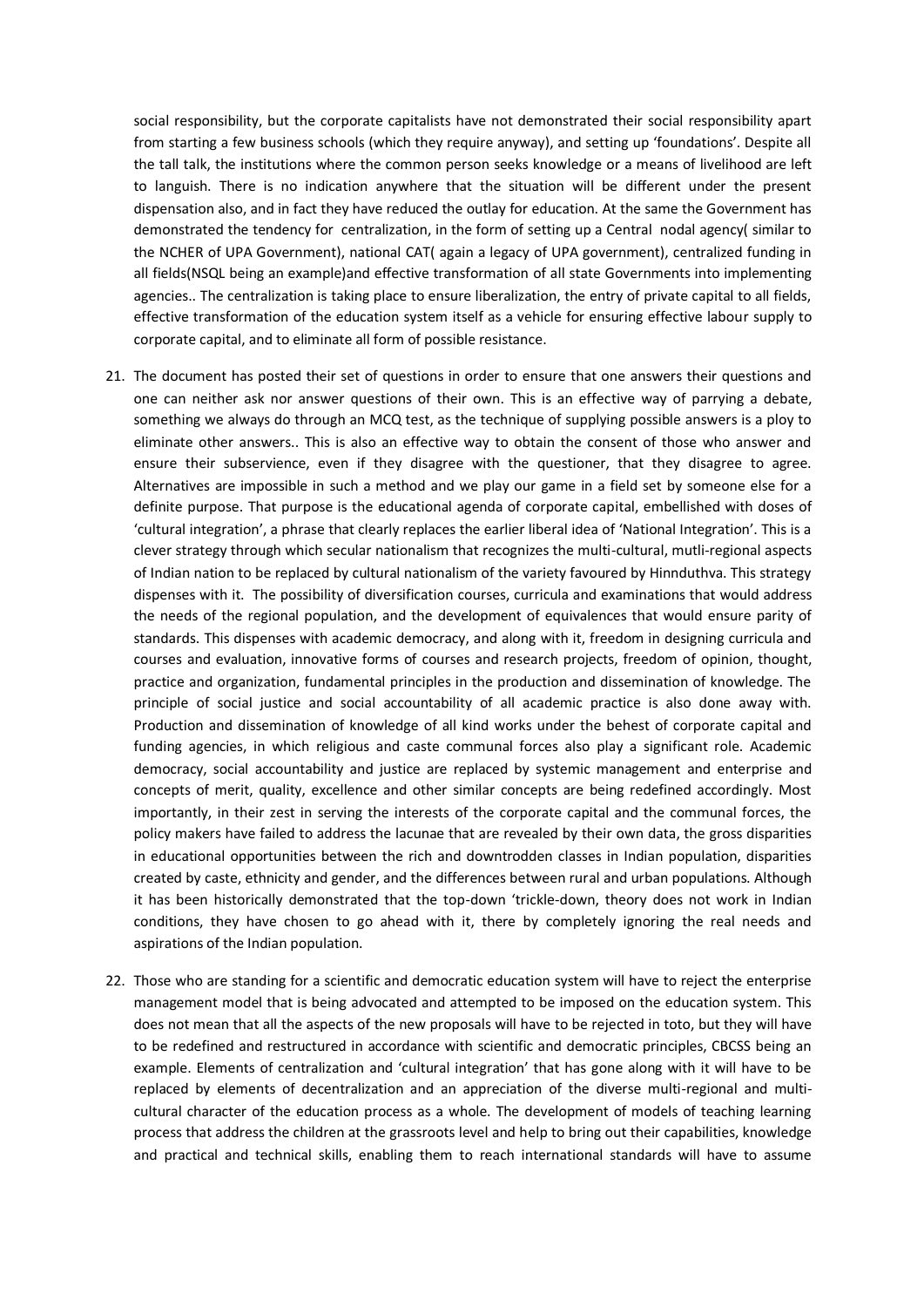priority. Such a starting point will have to be from the reorganization of common schools and common colleges and one should reject the trickle-down procedure advocated in the documents.

#### **Part 2**

#### **On Themes and Questions -- School Education –**

#### **Consultations on School Education:**

#### **1. Themes**

The Ministry of Human Resource Development has put out a list of themes for consultative discussion on school education. It is problematic in many ways: not only does it drive the discussion towards specific proposals but also there is critical substance missing from the list. Rather than discuss this further, we propose an alternate listing of themes for structuring the discussion. Admittedly, any such exercise is again selective, and would be again not comprehensive. Our proposal is merely to generate discussion that is more aligned to citizens' concerns from a democratic perspective.

# *We disagree with the classification and reject the themes proposed in the MHRD document circulated for discussion and we suggest a grouping of themes along the following lines:*

- 1. Systemic issues
- 2. Curriculum and pedagogy
- 3. School ethos
- 4. Policy issues

We first present the grouped list and then describe the themes briefly.

## **SE1 Systemic issues**

- SE1.1 Aims of education
- SE1.2 Quality education as a right
- SE1.3 Equality and education

#### **SE2 Curriculum and pedagogy**

- SE2.1 Stages in education
- SE2.2 Curricular areas
- SE2.3 Language and medium of instruction
- SE2.4 Aesthetics
- SE2.5 Vocational education

## **SE3 School ethos**

- SE3.1 Assessment and examinations
- SE3.2 Teacher education and professional development
- SE3.3 Physical education and health
- SE3.4 Role of technology in education

#### **SE4 Policy issues**

- SE4.1 School administration and higher levels
- SE4.2 Educational resources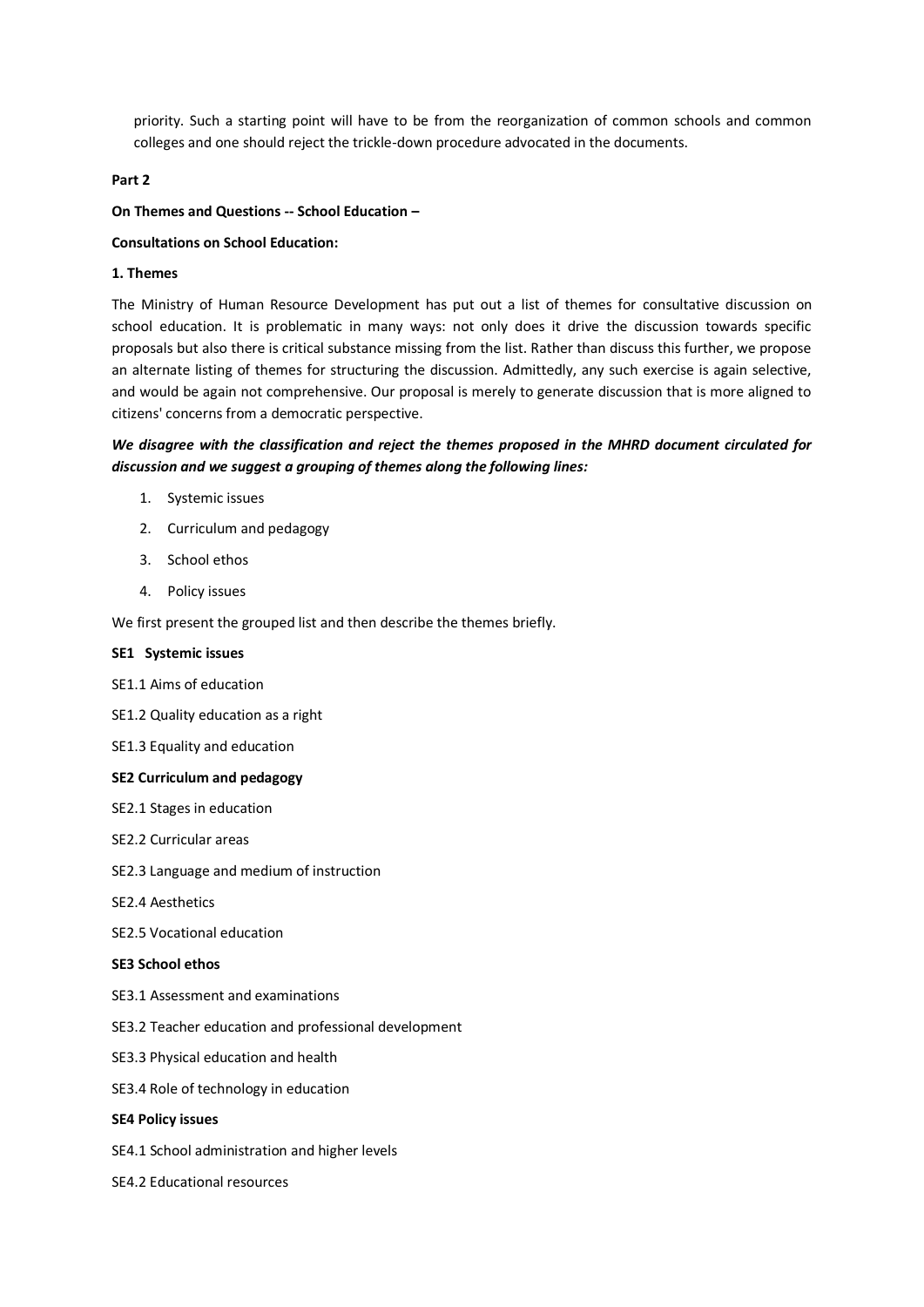## SE4.3 Financing school education

## *Brief description on these themes.*

#### **SE1 Systemic issues**

## **SE1.1 Aims of education**

In a country where education is the means of social upliftment and upward mobility for the middle classes and a large percentage of first generation learners, the aspirations of people need to be centrally addressed by the education system. In today's world, universal schooling is taken to be an essential indicator of modernity of a society. The goals of universal education are articulated by the society and the state in terms of its social, political and economic development agenda, while the individual parent or child has certain life goals that are addressed by education as well.

In addition, experts from various academic disciplines delineate curricular aims of education as preparation for life and for further development of human knowledge. Synchronizing these aims and obtaining clarity of purpose is important and hence discussion on the aims of education is important for a national policy.

#### **SE1.2 Quality education as a right**

With the legislation of the Right to Education Act, we have quality education as the right of every child. This calls for a discussion and articulation of what quality in education means and how it is to be ensured.

#### **SE1.3 Equality and education**

In a society that is riven by deep divisions of caste, class and gender, the socially and economically disadvantaged are deprived of education in many ways, despite legislative guarantees. On the other hand, education remains the most powerful weapon for combating social inequality and for breaking the shackles of poverty. Without acknowledging and addressing the processes by which inequality is perpetuated, we cannot hope to bring about social change. The system needs to not only provide equality of educational opportunity but also ensure equality of outcome. Children with special needs, facing a variety of physical challenges, need to be considered with sincerity, ways and means must be found for their education.

#### **SE2 Curriculum and pedagogy**

## **SE2.1 Stages in education**

Schooling in the country is largely structured in 4 stages: 4 to 5 years at the primary stage, 3 to 4 years of upper primary stage, 2 years at the secondary stage and 2 years at the higher secondary stage. In some states, the last is located in colleges, signalling that they are seen as "higher education". This structure itself needs to be discussed.

## **SE2.2 Curricular areas**

Again, school education across the country follows the "Curriculum for the 10-year school" formulated in 1975 comprising language education, mathematics, science, and social studies as core subjects of study, with "arts and crafts", and "physical education" as "co-curricular" areas. This structure and linkages between them, as well as curricular choices and options, need discussion. The role of the social sciences and the humanities in providing a reflection and critique of society and its mores while articulating what constitutes a just development path needs a strong emphasis.

The promotion of science and mathematics, not from pedagogic principles or the goals of promoting scientific temper and analytical reasoning, but from an economic opportunity perspective, needs to be challenged.

## **SE2.3 Language and medium of instruction**

While the country largely has "The local language" and English as compulsory, with perhaps a third language in several Boards, there are many issues on which discussion is necessary. When the language of domicile is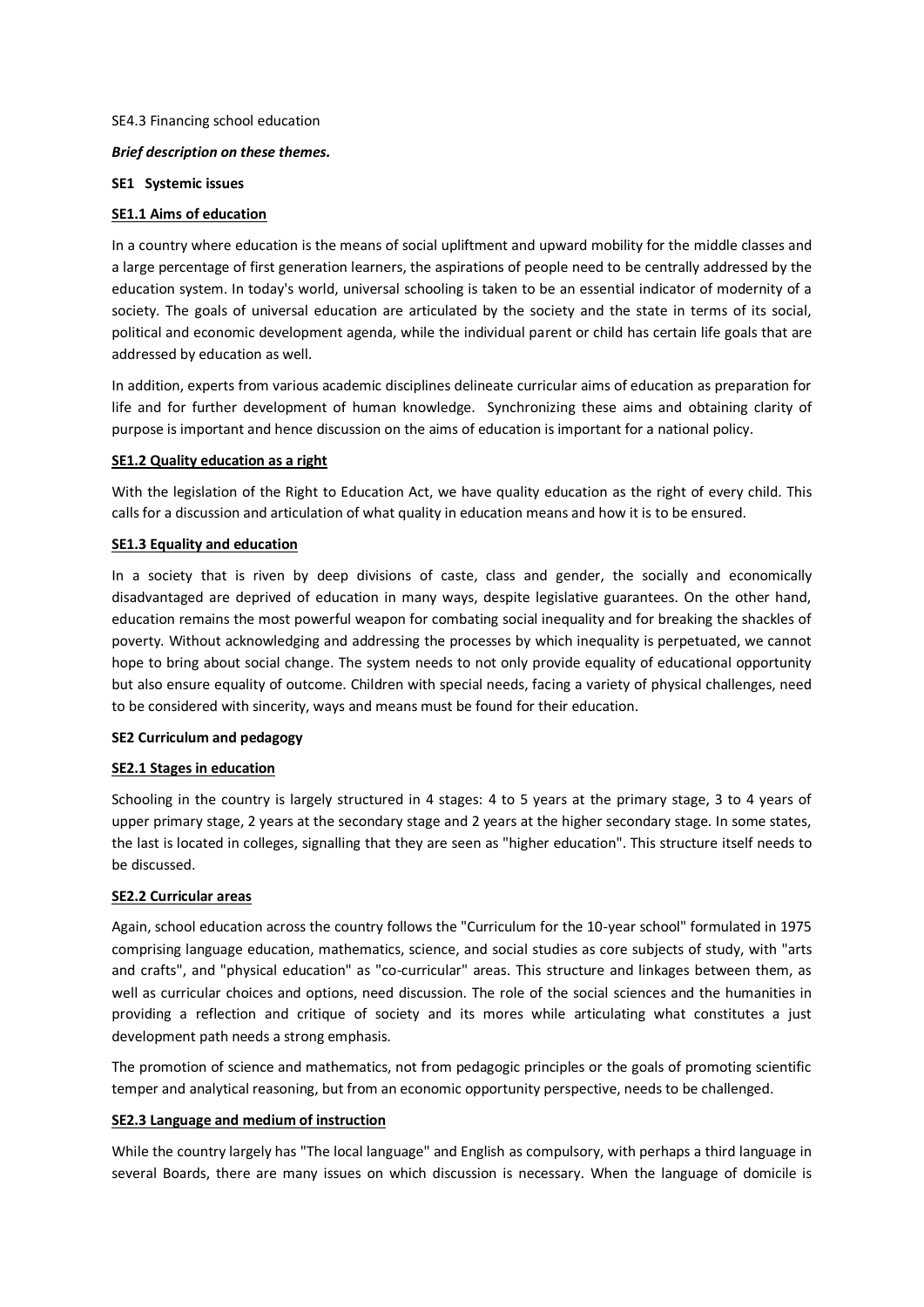different from the student's mother tongue, the system is largely unhelpful. The language policy has generated heated debate in the past, but the experts' call for plurality and multi-linguality as having great pedagogic value remains largely unheeded. Similarly the discussion on medium of instruction runs on class lines rather than on intrinsic academic considerations. There won't be any circumstances to deny the right of the child to undergo education through its mother tongue which is a universally accepted pedagogic principle.

## **SE2.4 Aesthetics**

Art and aesthetics largely lie outside the purview of formal education and the large educational activity in the arts in the country runs parallel, on an informal, apprenticeship mode.This needs to be addressed seriously, listening to educationist advice that they are indispensable to holistic development of children.

## **SE2.5 Vocational education**

What vocation and vocational education mean and ought to mean in itself calls for debate. In any case, the extant system entirely ignores working with hands and is a far cry from the Gandhian Nai Talim vision of school as a centre of production rooted in the local economy. On the other hand, attempts to branch early into work based education needs to be viewed with caution in a society where physical work is often aligned to caste to perpetuate social inequality.

The pedagogic value of hands-on work-based education needs to be stressed rather than branching approaches dictated by market-driven needs of production skills.

## **SE3 School ethos**

## **SE3.1 Assessment and examinations**

While the systems of mass examination in the country are marked by mediocrity and a crisis of integrity, it is sad that these exams cast long shadows, influencing even classroom assessment of children in Classes 6 or 7. The terrible costs of numerical assessments in terms of rote learning, lowering of educational expectations and damage to self-esteem are evident to all. Moreover, assessment is seen as pronouncing judgement on individual student rather than as a part of a feedback process towards corrective action in pedagogy. This needs all round discussion, as urgently needed reform in the area needs action by all sections of society.

# **SE3.2 Teacher education and professional development**

With crores of children coming into the education system, the country needs a large number of teachers in the coming decades and we have a desperate paucity of teachers. The problem of quantity and quality in terms of qualified and competent teachers is already significant but is likely to assume dire proportions with universal schooling and its demands on secondary education.

At the secondary levels, content knowledge is a challenge, and we have no mechanisms in place to ensure this. Once the teachers are in the system, their professional development is also a big demand that we are currently ill equipped to meet. During the last decade there is improvement in this regard in elementary education, but teachers at the secondary and higher secondary levels there are big challenges.

## **SE3.3 Physical education and health**

It is rather unfortunate that physical activity and games, high priority for children themselves, tend to be low in schools' own priority across the country, mainly because they do not figure in board examinations. Even the few schools where sports are considered important, a few children who are `good in sports' get to excel in them whereas the majority do not get systematic physical exercise. Closely tied to this is health awareness in children and continued health education. Practical measures need to be discussed, and involving everyone requires wide consultation.

## **SE3.4 Role of technology in education**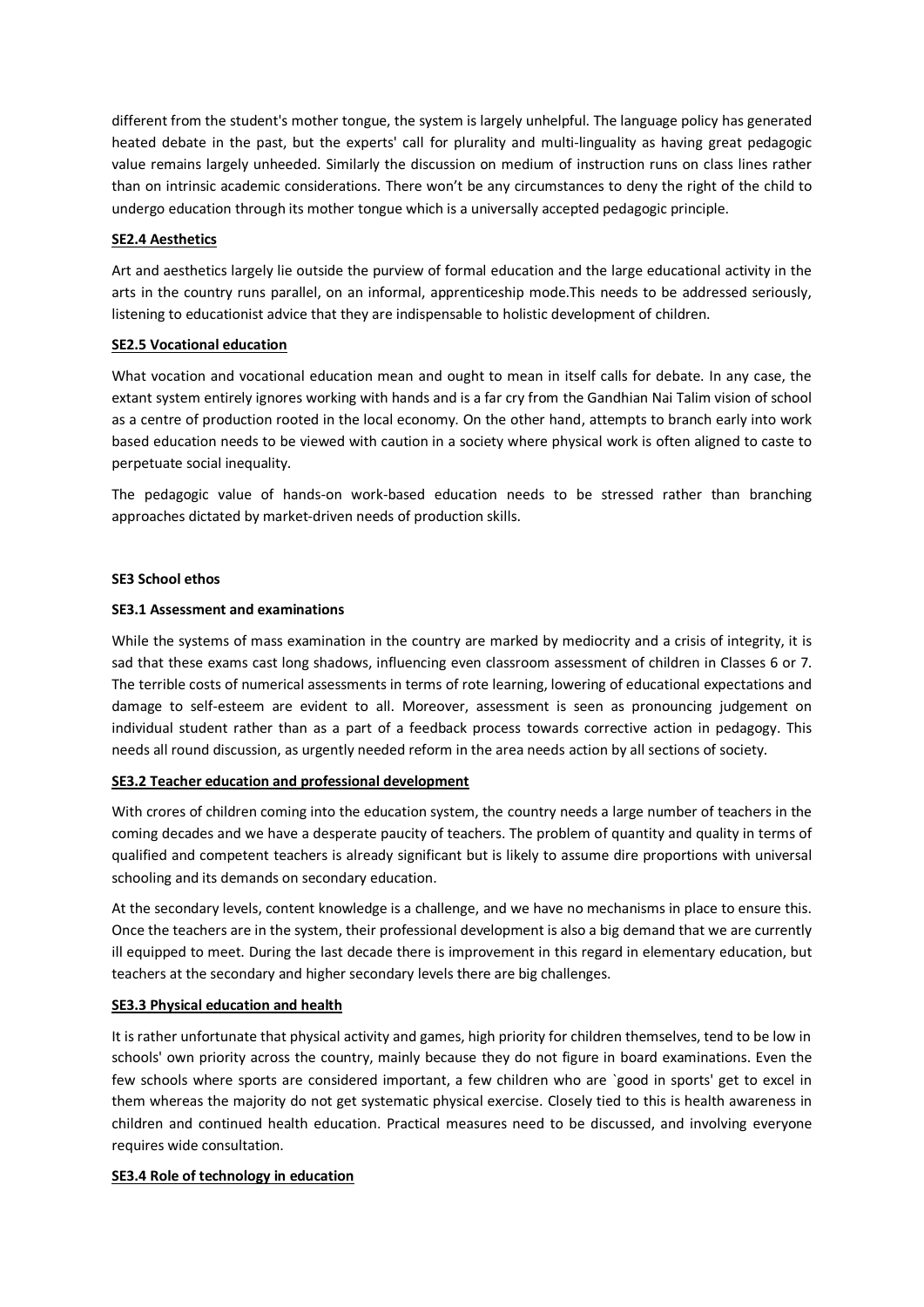The new emphasis on the role of Information and Communication Technology (ICT) in classrooms and pedagogy needs to be welcomed in a cautious manner. That children take to this technology in a big way is clear, and ICT has the potential to unlock creativity and expand the resource base of teachers and students massively. On the other hand, it is seductive and can absorb energies not only in an unproductive manner, but can also do harm when handled immaturely. Indeed, the education system needs to develop and inculcate a healthy attitude to all technology in general, its use and its impact on society. As it stands, science education is entirely divorced from technology and the relationship of science to technology. The NEP needs to take a stand not only on the use of technology in education but also on how technology figures in all aspects of education. For a forward looking society in the 21st century, this is indispensable.

#### **SE4 Policy issues**

## **SE4.1 Administration issues**

While the language of proposed themes and discussion is managerial in nature, it misses essential aspects of educational administration that deeply concern all sections of society. Government schools across the country need full-time qualified teachers and resources.

While Village Education Committees and Parent Teacher Associations exist on paper, the poor rarely have a voice to raise issues. Community participation in education remains mostly a term on policy documents.

Private schools are largely unregulated in many parts of the country in terms of fees, teachers' qualifications and salaries, infrastructure and so on. Inspection and systemic assessment tend to be hierarchical, rooted in colonial modes rather than helpful. Any sincere attempt to look at the problems will need a deep and wide ranging discussion at every level.

#### **SE4.2 Educational resources**

For a majority of school children in the country, and even more sadly, for the majority of school teachers in the country as well, the textbook is the \*only\* educational resource, and typically it is \*one single\* Government Issue textbook. In recent times, Sarva Shiksha Abhyan has made some laudable efforts to offer additional reading material at primary levels, but the fact remains that this is very little in the overall educational scenario. Viewing everything around in the world as educational material requires backing up by appropriate educational resources, and we have very little of that. The resource base needs to be expanded manifold, using a multiplicity of media, for all stages in education, and once again the use of technology should be assessed in this regard. Teachers' guidebooks and workbooks cannot be substituted by the prevalent ``notes'' published in the market currently. This again needs wide ranging discussions.

## **SE4.3. Financing school education**

It is axiomatic that schooling is the responsibility of the State, one that it should discharge with full commitment. With the RTE legislation, financing universal school education is an obligation and substantial increase in allocation is called for. The increasing commercialisation and privatisation of school education, dismantling a successful public education system over a mere generation, calls for serious introspection on the part of all sections of society, and the NEP should halt this trend, take steps to reverse the decline of the public education system.

The record of state governments in this regard has been especially poor, but this cannot translate to an argument for centralization. Rather, this should be seen as a call for the

centre as well as the states to examine the status quo and articulate sustainable policies for ensuring universal education over the next few decades.

## **2. A vision**

The All India People's Science Network needs to articulate a vision of school education that can form the basis of our expectations of a New Education Policy.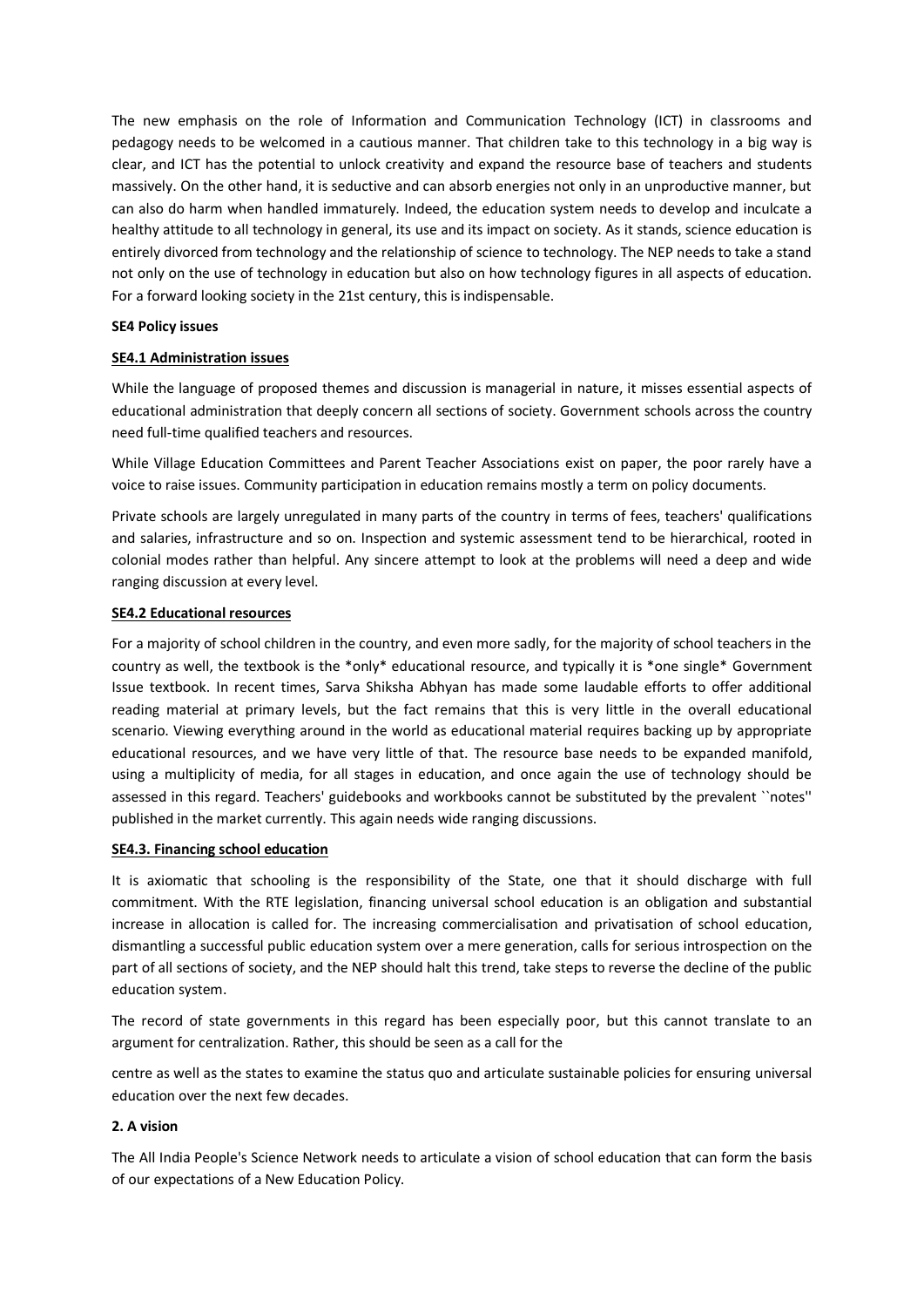Our vision places children at the centre of school education and sees the entire system as machinery constructed to enable and empower children to grow as actors in modern society, with hope and confidence, imbued with Constitutional values, equipped to meet the challenges of life in the twenty first century. When viewed from the perspective of a dalit girl from the family of rural agricultural labourers, her aspirations and expectations, as well as the obligation of the State to provide her quality education, we can meaningfully assess where we stand today and the distance we need to travel. The demand of an urban child from an educated family for education that enables him to be competitive in a world economy is not to be denied, but cannot occupy the centre of our vision. This premise provides us with an important desideratum: all statements that urge us to be `realistic', to `look at reality', need to be met with the question, `whose reality?', and the answer is clear.

The RTE Act, with its assurance of quality education as a right of every child, can be seen as a basis to launch the discussion on, even as one criticises several aspects of the Act. Our vision must acknowledge the deep divisions in our society based on caste, as well as the role of gender and class in our feudal patriarchal society in perpetuating inequality, and subsequent deprivation of quality education among vast sections of society. Only a clear eyed vision can succeed in articulation of ways, using education as means, to transform such a society to one that is equitable and just.

The aims of education then acknowledge the lived reality of the child and seek to articulate the change that education can (and must) provide. There are social and national goals that seek to ensure responsible citizenship, participation in democratic processes and contribution to social and economical development. The enrichment of the inner resources of the child, and nurturing of the instinct must be seen as a primary individual goal within the overall physical, intellectual and emotional development of the child.

We see curriculum as a theatre that attempts to create structured educational experiences in which children are actors in a script that they help to create dynamically. Thus even while curriculum attempts to encapsulate the knowledge and wisdom that humanity has accumulated and pass it on to the next generation, children recreate and reconstruct such knowledge, in relation to their lived reality, thereby acquiring the ability to understand social and physical reality as well as the capacity to critique such reality. This implies curricula that are flexible, shaped by pedagogy and learner psychology and encourage critical construction of knowledge.

While curricular areas have evolved to arrive at what seems a fixed-point, in the set pattern of languages, mathematics, science and social studies, our vision seeks to view education as an integrated whole. Specialisation is important, and the unique strength of each discipline with its means of validation of knowledge is indeed to be cherished, but they are to be re-integrated in the child's mind in her preparation for life. Aesthetics and the arts are given pride of place; scholarship is given centrality in our view of education. The role of language education becomes central in our vision, as the key towards unlocking thought and creativity in the child. Working with hands, material and tools, as well as reshaping material and tool making become important aspects of education and become part of every day school experience. Science education promotes keen observation, primacy of data and experimental verification and science as a way of looking at phenomena. Mathematics education provides ways of analysis and thought, engaging with abstraction and representation, relating problem solving with theorising. Children engage with the physical and social world on a daily basis, growing things, making things, sharing and reflecting.

In our vision, the school then becomes a space for building a democratic microcosm of the world and society that is definitely sheltered but therefore also provides the freedom to understand and criticise the world. Physical space in school reflects this aspiration and rules and regulations embody democratic processes.

Assessment becomes a continuing opportunity to evaluate these processes and refine them, providing alternatives in resources and processes to those who need them.

We see the teacher's role as facilitator, as one who has clear educational goals, understands the processes that must be enacted and resources to be provided to achieve the goals. The teacher then works to ensure that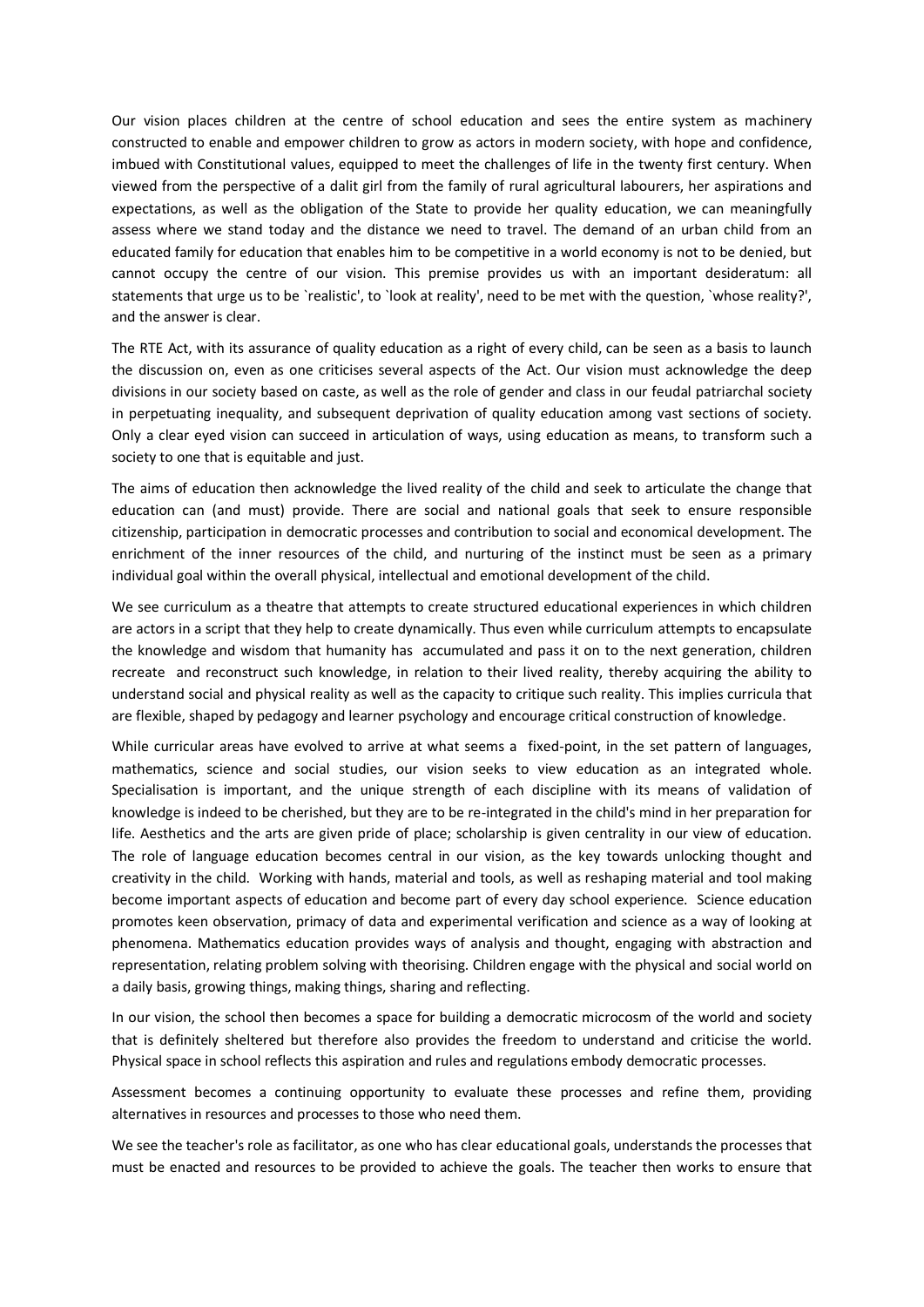every child is engaged thus and has expectations of success from every child. The teacher assesses the classroom and the educational processes at work and attempts to take corrective action when required. In such a vision the teacher is also a learner, one who is self-assured, secure in knowledge and understanding, therefore willing to offer explorations to learners, offering support and instilling confidence in them.

We see the role of the system as providing educational resources for the learners and the teacher, removing all impediments to successful teaching / learning, and provide encouragement, recognition and platforms for sharing of experiences and capacity building. We see the State as guarantor and primary implementer of school education, providing economic and structural means for ensuring universal success in education.

#### **Consultations on Higher Education: Themes and questions**

The Ministry of Human Resource Development has put out a list of themes for consultative discussion on higher education. It is problematic in many ways: not only does it drive the discussion towards specific proposals but also there is critical substance missing from the list. Rather than discuss this further, we propose an alternate listing of themes for structuring the discussion. Admittedly, any such exercise is again selective, and would be again not comprehensive. Our proposal is merely to generate discussion that is more aligned to citizens' concerns from a democratic perspective.

We suggest a grouping of themes along the following lines:

- 1. Systemic issues
- 2. Curriculum and pedagogy
- 3. Ethos of higher education
- 4. Policy issues.

We first present the grouped list and then describe the themes briefly.

#### **HE1 Systemic issues**

- HE1.1 Aims of higher education
- HE1.2 Expansion and inclusion
- HE1.3 Decentralization

#### **HE2 Curriculum and pedagogy**

- HE2.1 Disciplines and departments
- HE2.2 Academia and certification
- HE2.3 Teachers and capacity development

#### **HE3 Ethos of higher education**

- HE3.1 University, society and employment
- HE3.2 Industry and academia
- HE3.3 Research and innovation
- HE3.4 Technology and learning

#### **HE4 Policy issues**

HE4.1 Regulation

- HE4.2 Financing higher education
- We now briefly discuss the listed themes.

#### **HE1 Systemic issues**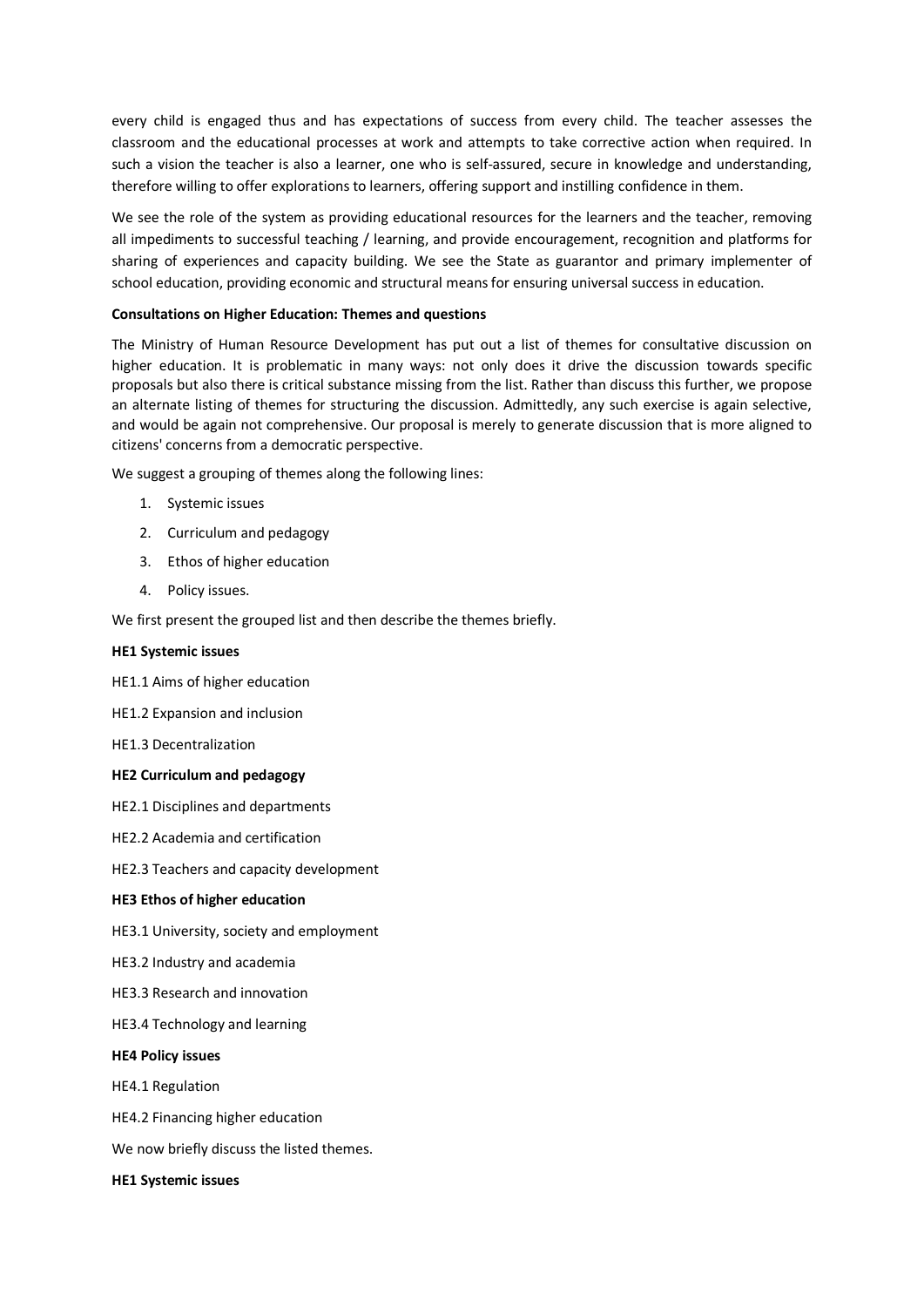## **HE1.1 Aims of higher education**

While schooling is considered an inalienable right in every modern society, higher education is not universal in much of the world. With the exception of European nations, very few countries in the world have high participation in university education today. However, it can be reasonably asked what the aim of universal university education could be. Without having clarity on the goals of higher education it is hard to understand social obligations and individual opportunity.

It can be meaningfully argued that life in the 21st century with fast market driven technological development and slow ways of social response to it, threats to global environment and vast access to information requires greater analytical capabilities on the part of citizens and hence that high participation in university education is essential. The critical social and national goal of academia becoming creators of knowledge, providing paths to national development and critiquing society needs to be emphasized.

#### **HE1.2 Expansion and inclusion**

The participation of people in higher education is abysmally low in India and we are obliged to bring a vast number into its ambit within a generation. This not only calls for an aggressive expansion of availability and access but also serious engagement with factors that currently inhibit such participation. Caste, class and gender are the markers of social discrimination and blatant injustice, and lack of participation in higher education is deeply reflective of such structural and systemic injustice in society. Ensuring that higher education addresses this challenge successfully calls for national endeavour.

#### **HE1.3 Decentralization**

That centralization and uniformization work well for industrial products but not for development of the intellect is well known. Decentralization needs to be an essential fabric of university education, with autonomy of thought and function as a basic principle. If this were not built in the foundation of the system, it would be hard to build academia that act as centres of "higher" education and learning.

#### **HE2 Curriculum and pedagogy**

## **HE2.1 Disciplines and departments**

The country needs a curricular framework that spells out the assumptions on which universities function, and the intellectual contract between student and university on what is sought to be taught. Disciplines are domains of knowledge that acquire maturity over time with boundaries being breached constantly and redefined. Departments are administrative entities to facilitate everyday practice of teaching and learning. Confusing the two is at the heart of structure dictating function at the university rather than the other way about, and this needs considerable discussion. The role of the social sciences and the humanities in providing a reflection and critique of society and its mores while articulating what constitutes a socially just development path needs a strong emphasis. The promotion of science, technology and mathematics needs to be aligned with intrinsic disciplinary goals as well as social and developmental goals, if we are to realise universities as sites of knowledge creation. Reducing to these goals to patent regimes and economic goals may be tempting in the short term but can be deeply damaging in the long run.

## **HE2.2 Academia and certification**

While certification of competence is an important aspect of a university's functioning, it has become the principal, if not the only, goal of the university system. Academia as sites of intellect and creation of knowledge need to engage with a variety of actors in society that can enter, interact and exit thus enriching themselves and academia in the process. This calls for flexible models of student engagement and processes of certification. Current practices need an in-depth review.Moreover, the role of academia in constructing and sustaining an ever-involving knowledge community in an ever-learning society needs deep introspection.

## **HE2.3 Teachers and capacity development**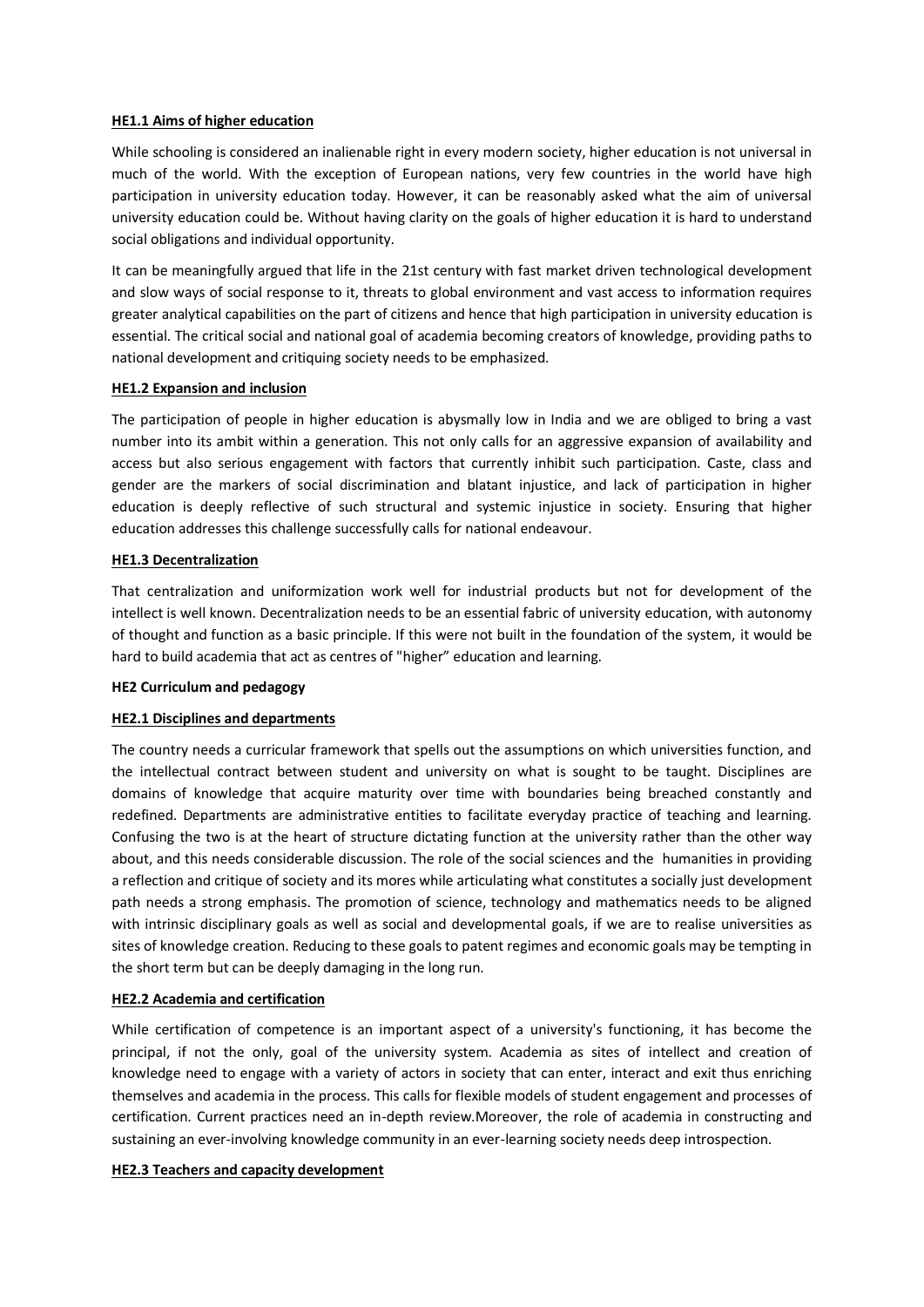Teachers at the university level are supposed to be `masters' of their disciplines and consequently expected to understand and reshape the syllabus as required, within the broad curricular specification set out by the university. They are also expected to come up with assessment models as required.

Working towards such a vision calls for considerable capacity building, and we do not even have the articulation of the elements that go into such capacity development.

## **HE3 Ethos of higher education**

## **HE3.1 University, society and employment**

We have talked of the university's role in holding a mirror to society, its explicit modes of function as well as implicit assumptions that inform social structure and practice. Social demand for employable individuals and accountability to society from this viewpoint need to be acknowledged while stressing at the same time that the relationship between society and centres of learning cannot be reduced to this dimension. Economic development and social well-being need a variety of skills available among the population in sufficient numbers when required, and universities have a critical role to play in this regard. This calls for strengthening academic foundations so as to provide flexibility and adaptability in knowledge structures built on them, rather than academic disciplines twisting in the wind, going after the fashion of the day.

Keeping channels of communication open and live between different sections of industry and society is essential for this purpose.

#### **HE3.2 Industry and academia**

Close cooperation is often advocated between industries that produce goods and services and centres of learning that are producers of knowledge. It is often decried that India lacks such cooperation and partnership. Science and technology education broadly serves only the purpose of providing skilled individuals to the industry, with few channels of further interaction. Instances of collaborative engagement between academia and the industry exist but are rare.

Assessing the scenario carefully, articulating the demand for such interaction in a way that takes into account the processes constituting the strengths of each side and offering ways of enabling such cooperation requires much work on all sides. This may require a considerable overhaul of existing systems.

## **HE3.3 Research and innovation**

While research has traditionally been the domain of universities, India has also seen the development of separate research institutions outside the university framework and promotion of `centres of excellence' in research. While some attribute the decline of research in universities to this, others argue precisely the other way, pointing to the decline of research in universities for the creation and promotion of such institutions.

On the other hand, a reductionist approach to research promotion in universities by making Ph.D. degrees mandatory for university teachers has only led to the proliferation of mediocrity. The need to spell out what meaningful research consists of, how it engages and deepens scholarship and understanding, its impact on curriculum and pedagogy and finally, how it leads to innovation in centres of learning is urgent and demands sincere attention of scholars and planners. We need a wide ranging debate on this issue to come up with meaningful solutions.

## **HE3.4 Technology and learning**

The role of new technology in considerably expanding educational space and resources in higher education, in transforming pedagogic practice, and perhaps even in influencing assessment modes, needs to be acknowledged, while being clear-eyed and cautious on its limitations as well. This has strong implications for the Open University system, one that needs considerable expansion and strengthening in India. Seeing Information and Communication Technology based `solutions' as providing reach in the context of the